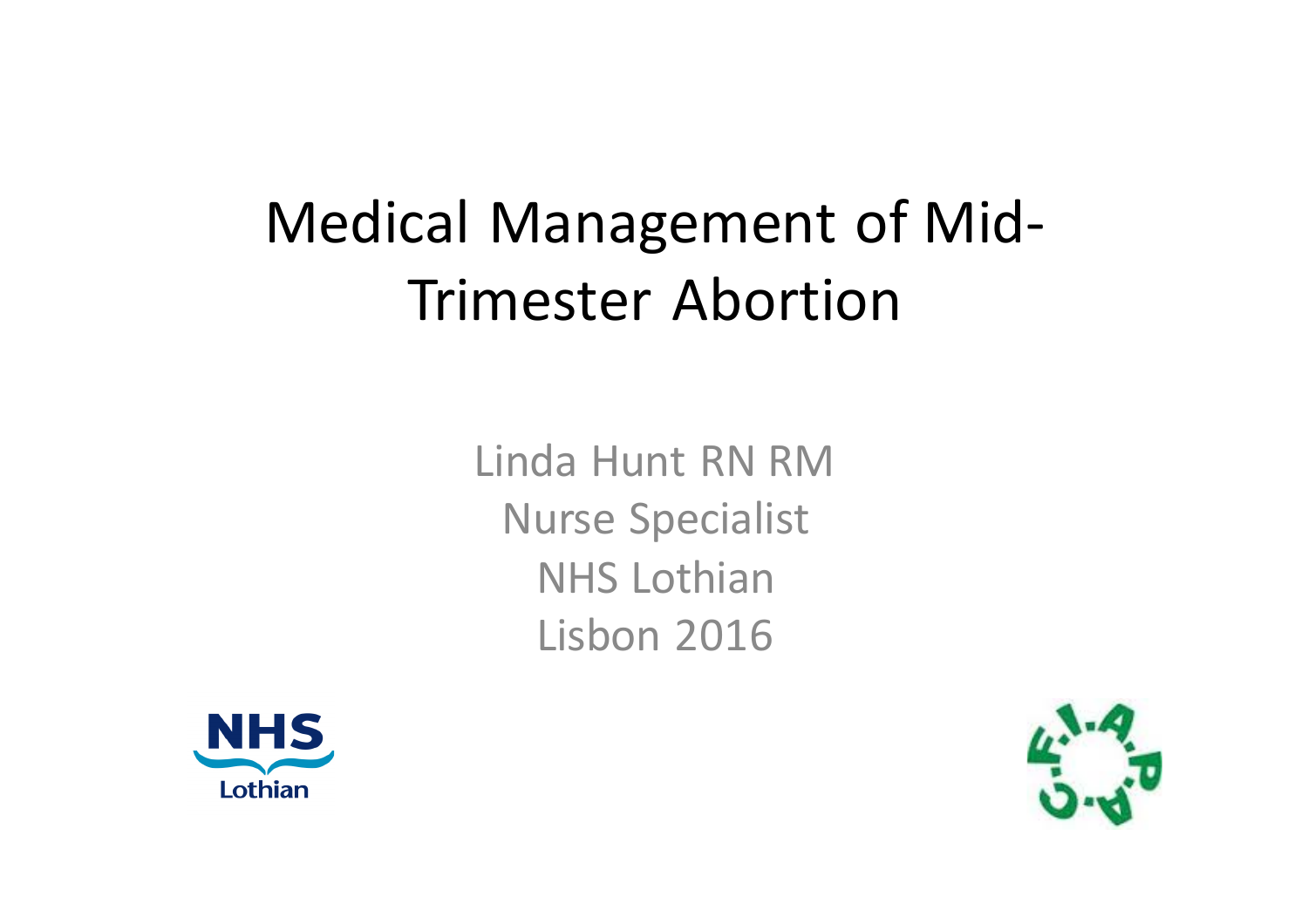#### Mid-trimester Abortions

#### **Royal Infirmary Edinburgh**



- 2000 abortions/year
- 120 mid-trimesters/year
- 50% abort within 7 hours
- 97% abort within 24 hours
- 5% evac
- Nurse led unit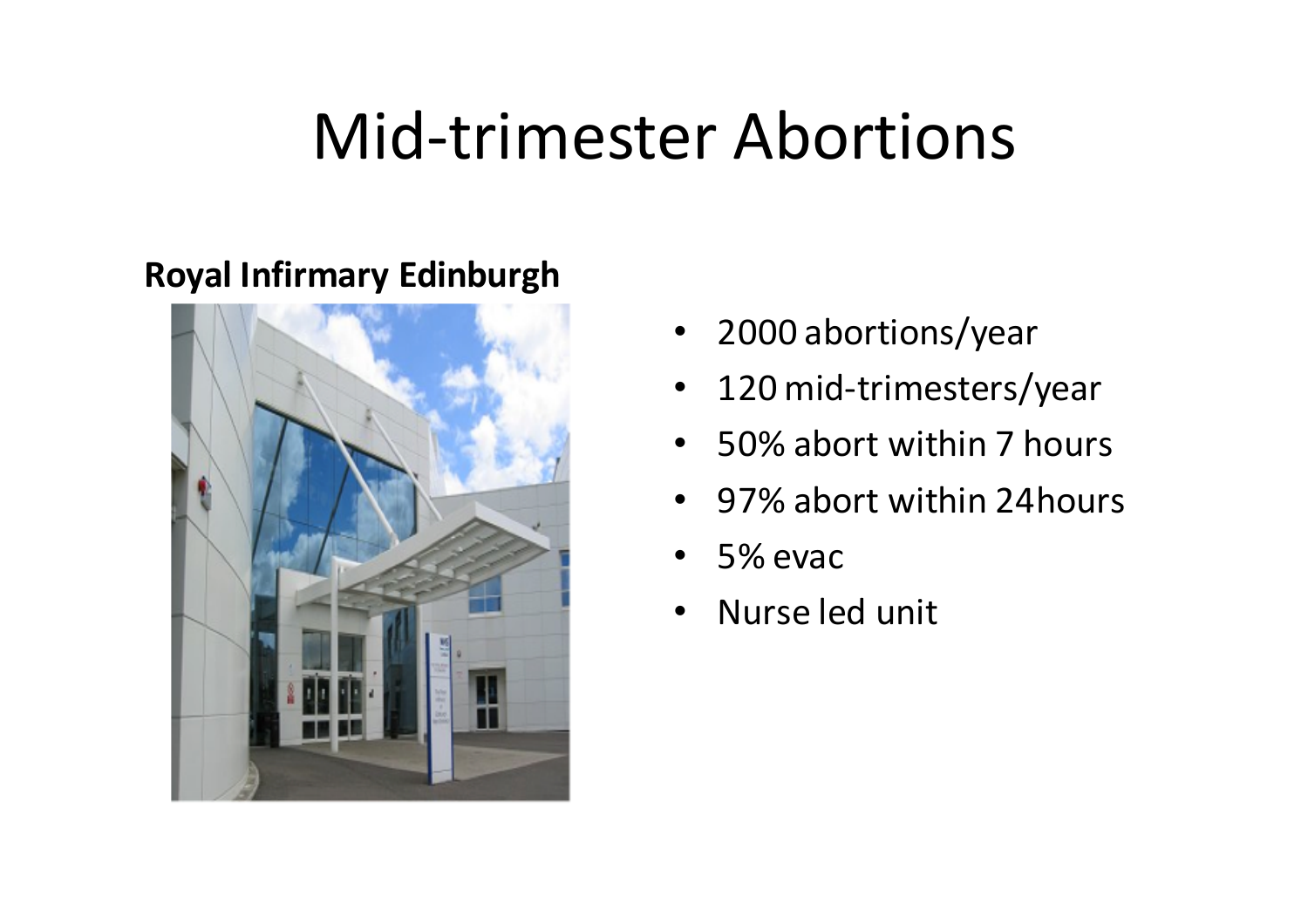#### On admission

- Gestations 12-20 weeks
- Mifepristone 200mg 36-48hrs prior to admission
- 800 mcg Misoprostol pv/sl
- Prophylactic analgesia: paracetamol, ibuprofen
- Antibiotic prophylaxis
- Blood group and Hb check prior to treatment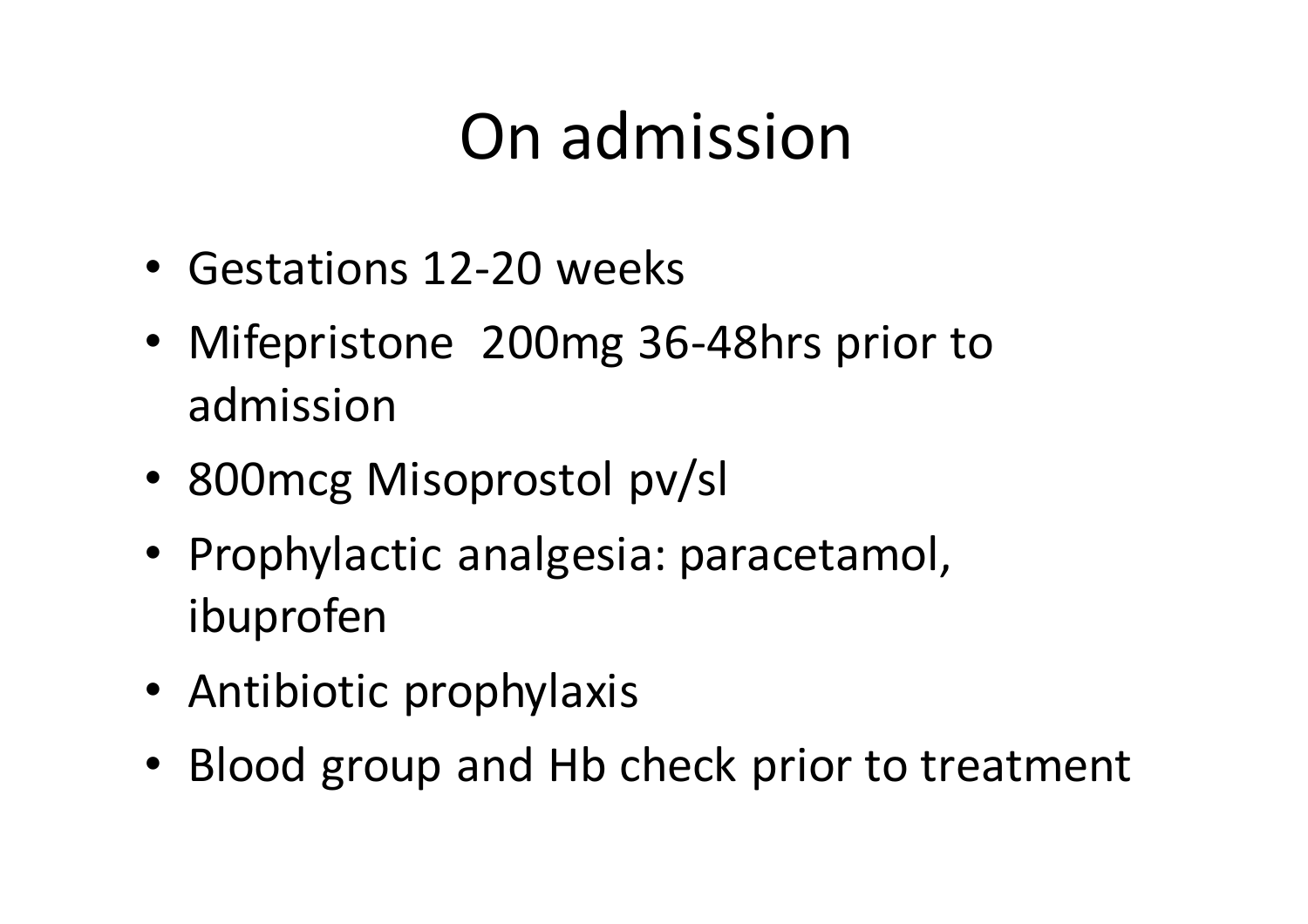#### In the ward

- Single room en-suite (ideally)
- Eat and drink as normal and wear own clothes
- Encourage mobilisation
- No need to get into bed yet
- Take baseline T, P, BP and repeat 3 hourly.

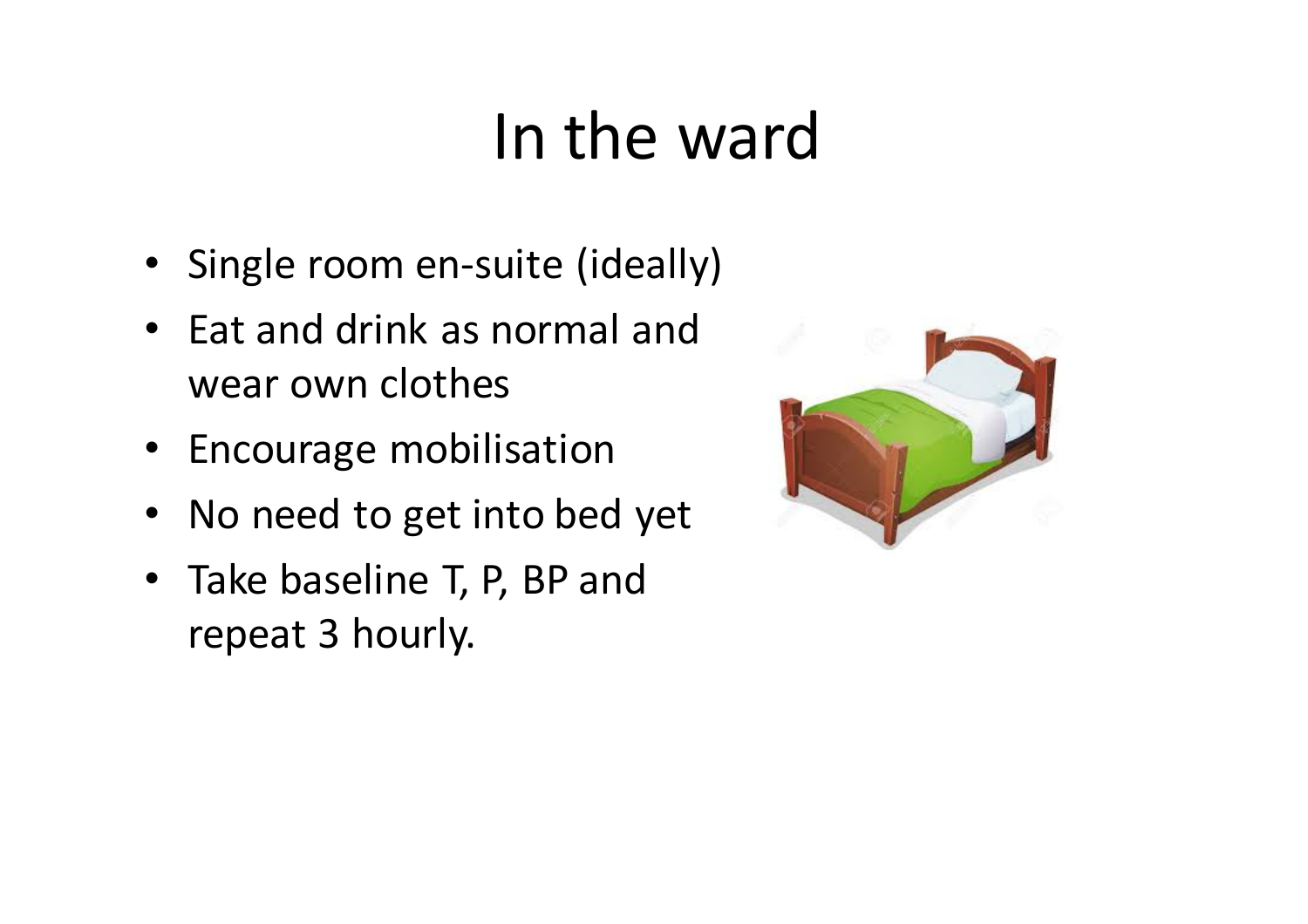#### Nursing management

- 3 hourly Misoprostol (400mcg) SL or PV
- Anti-emetic, if required
- Routine pain scores 3 hourly (0-10)
- Dihydrocodeine and Tramadol as required for severe breakthrough pain (rarely require opiates)
- Bed rest if required
- Observe for membrane rupture
- VE not required
- Check for fetus: toilet in bathroom, push when feel pressure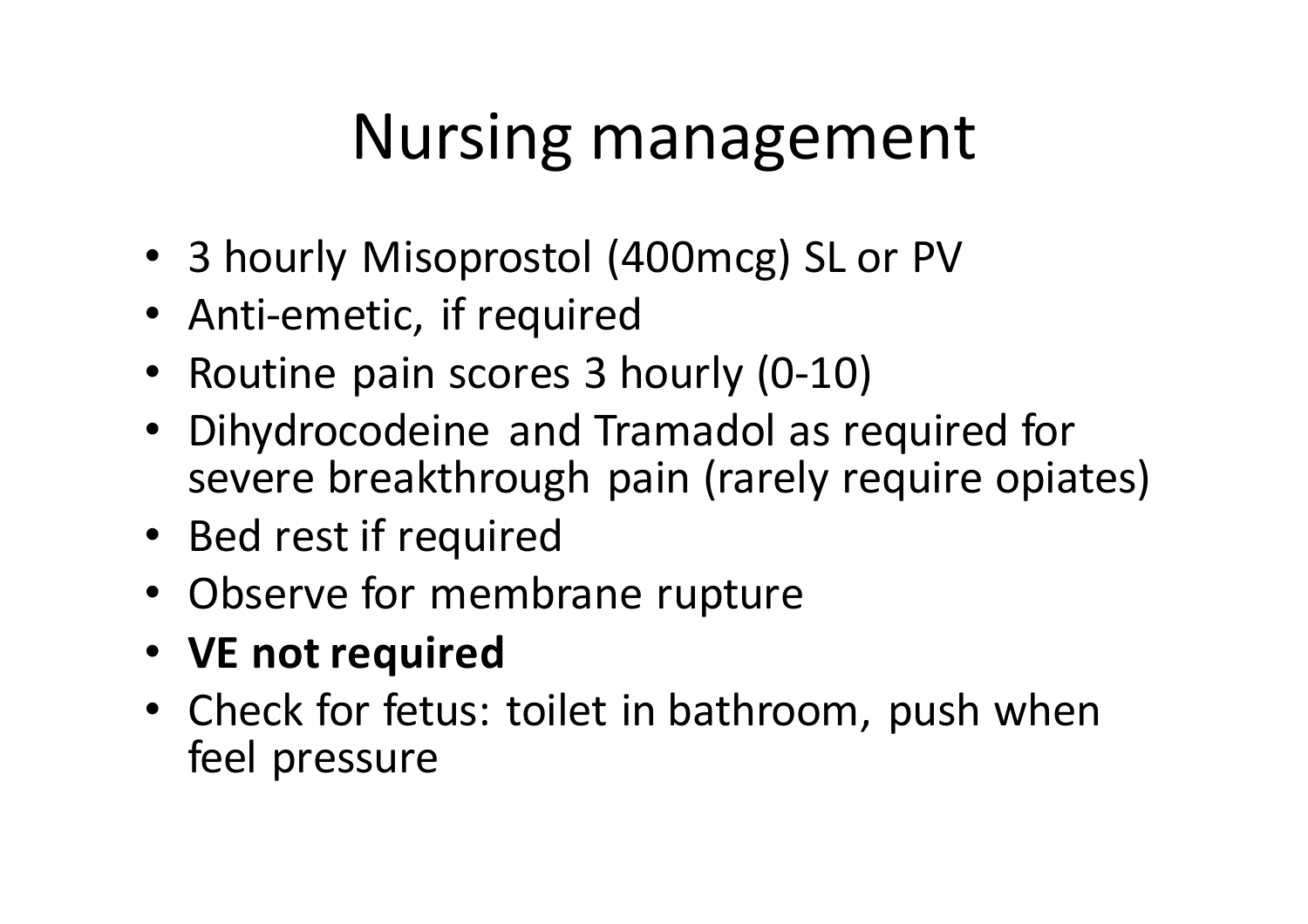## Management after fetus delivered

- Relax and recover for 1 hour (fasting from now on)
- Give oxytocics: Syntometrine (ergometrine maleate 500mcg, Oxytocin 5unit/ml IM)
- **But,**
- Immediate Oxytocin if heavy bleeding following fetus delivery
- Advice: vaginal pressure, heavy bleeding
- 15 minute checks of blood loss
- **No VE required**
- Delivery of placenta after 1 hour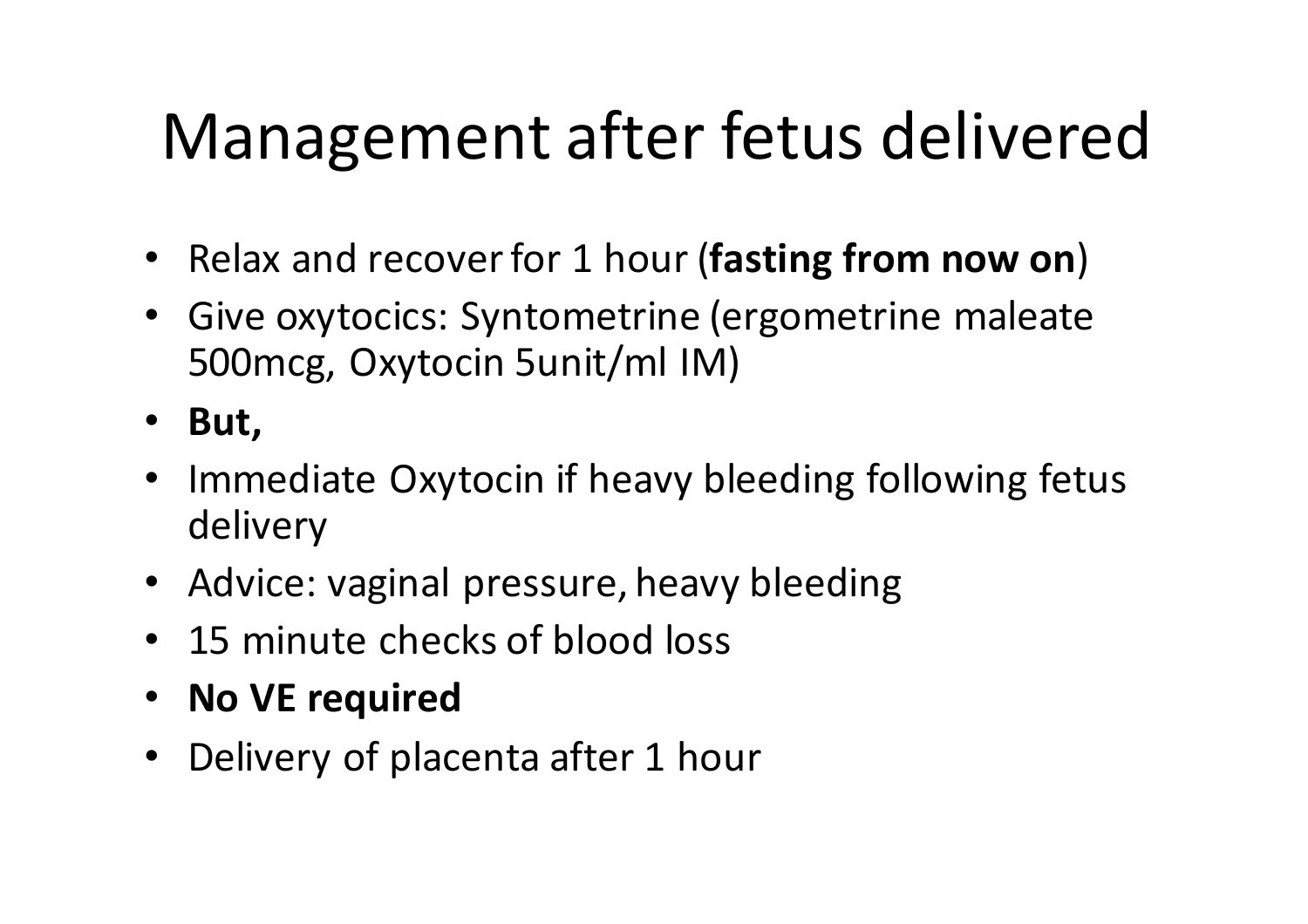### Management post fetus delivery

- **Fasting from fetus delivery**
- Control of pain: ibuprofen, tramadol
- Pain scores 3 hourly
- Rest  $=$  better maternal effort
- **VE?** Only if retained placenta and medical help sought
- IV access now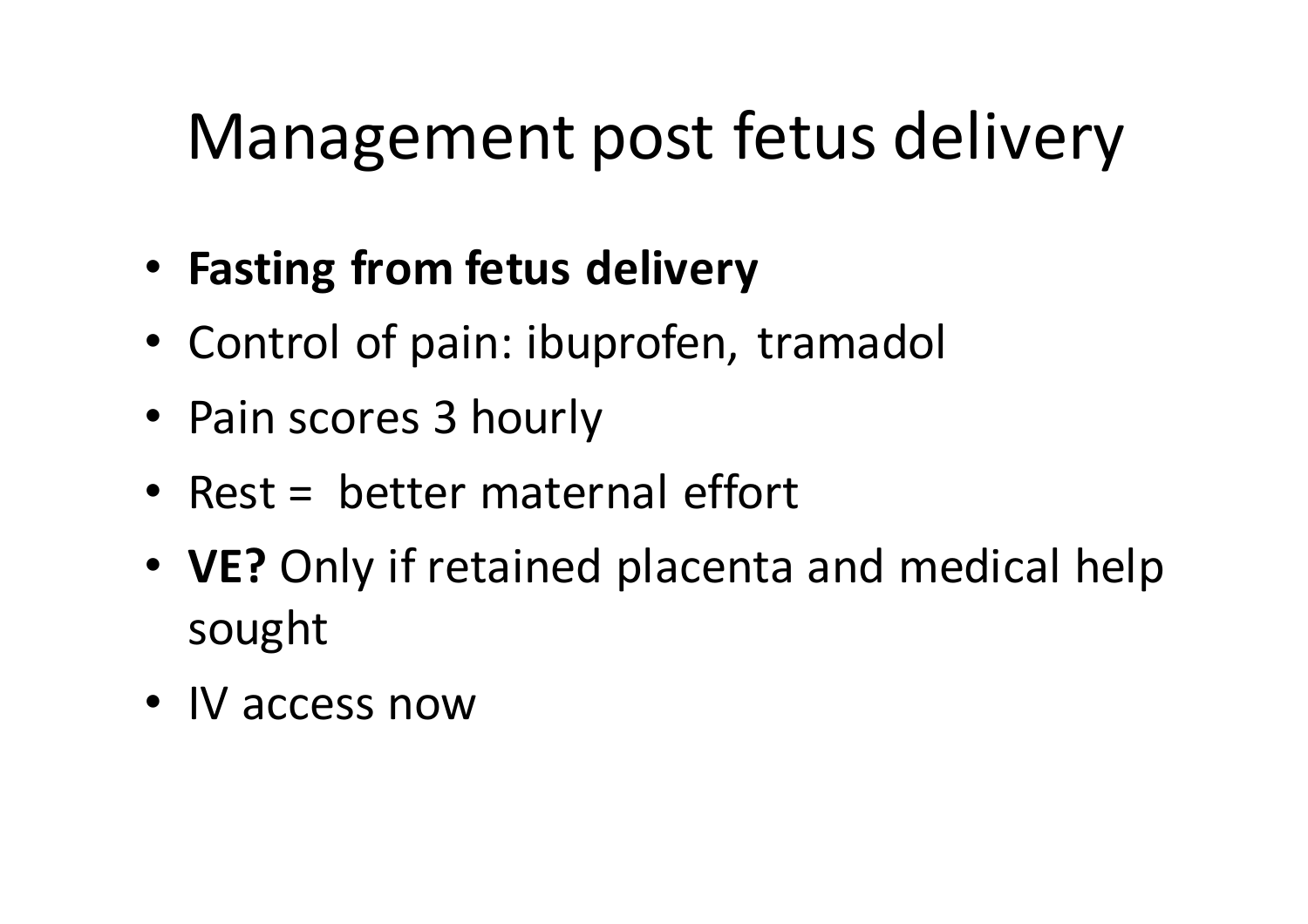## Management of placenta

- No placenta following fetus at delivery, cut cord
- No traction at this stage
- Do not cut cord too close to vagina
- Lengthening cord  $\sim$  placental separation
- Be patient, do not force placental delivery
- Encourage micturition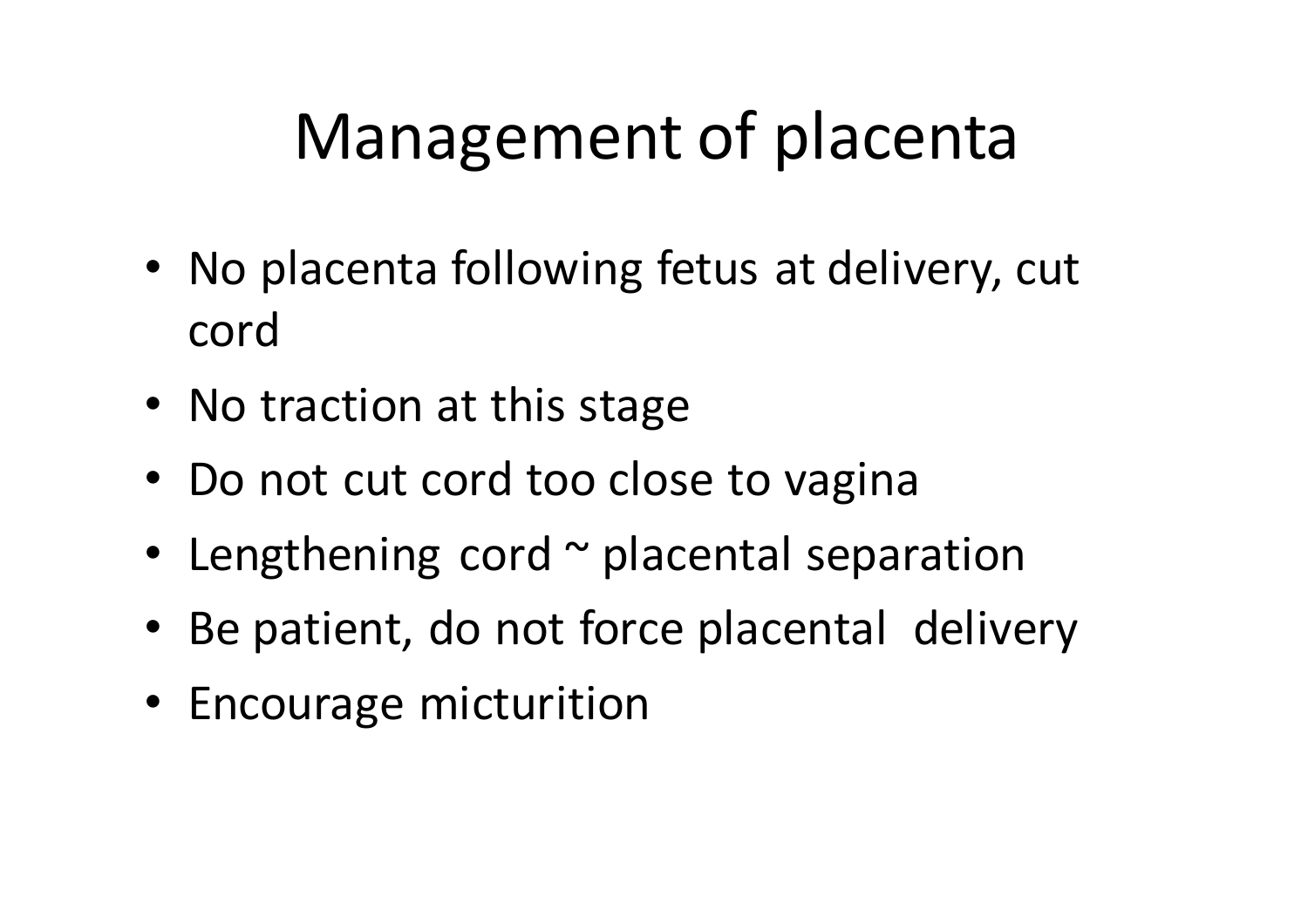### Examination of placenta

- Check for completeness
- Identify discrepancies



- An incomplete or ragged placenta:
	- Antibiotics: Co-Amoxiclav 625mg 7 days
	- Advise re signs of infection, haemorrhage
	- Emergency contact numbers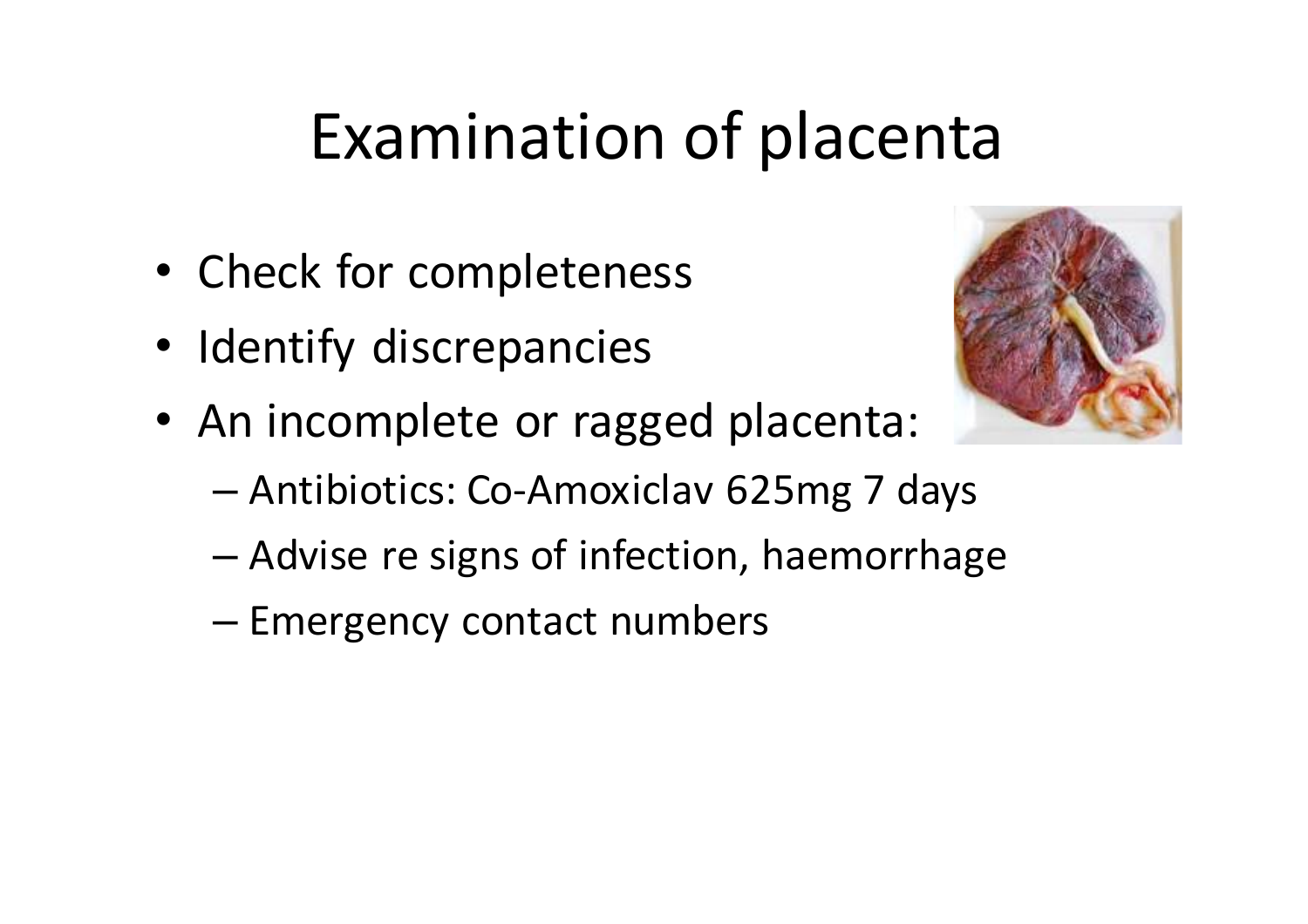### Complications: retained placenta

- Medical review if no placenta after 1 hour
- Risk of major haemorrhage
- Speculum exam
- If placenta visible in os, remove using sterile sponge holders
- If no placenta visible, prepare for theatre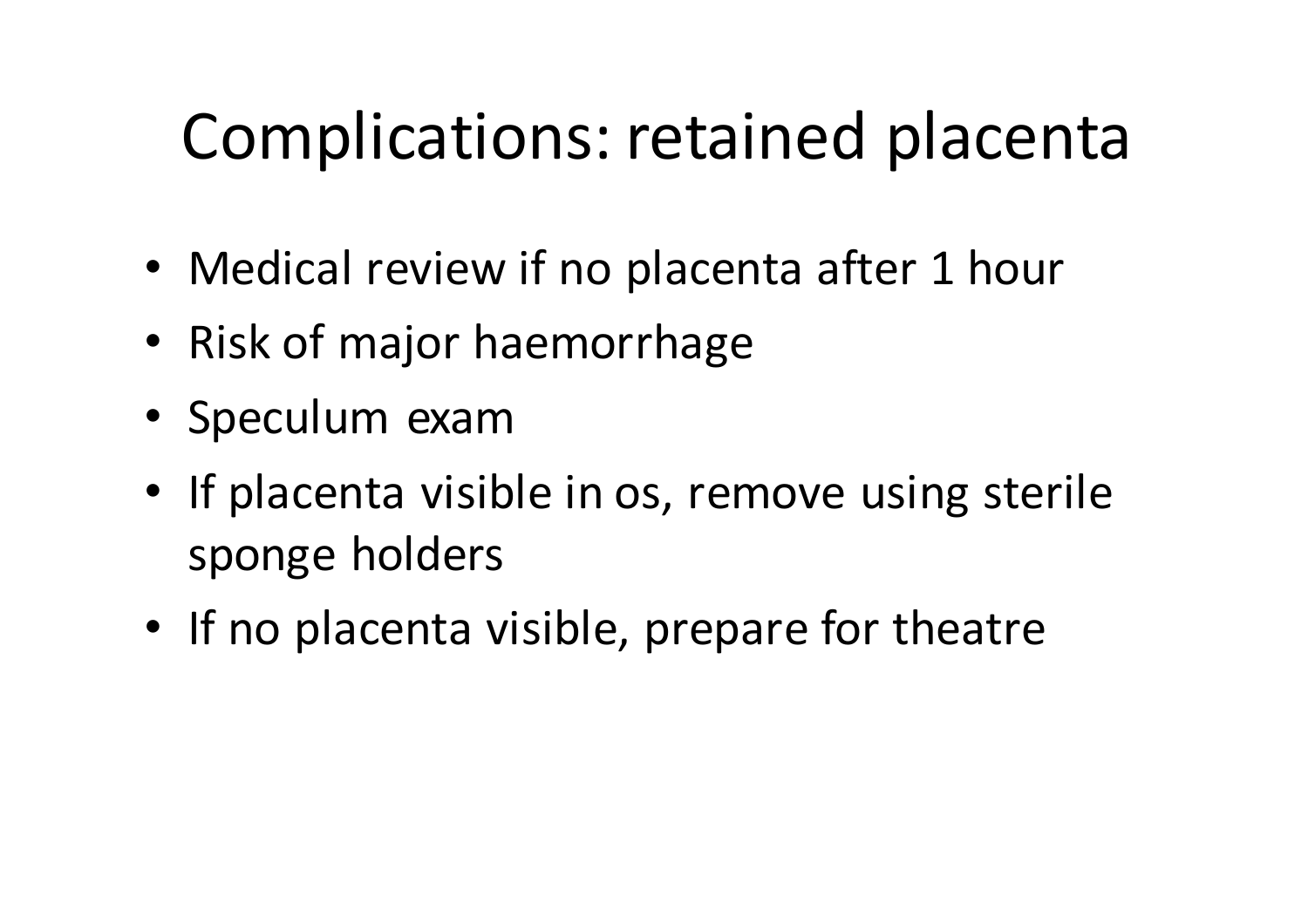#### Common concerns (1)

#### **Multiple caesarean sections:**

- Be aware of risk of uterine rupture(1:1000)
- Monitor for signs: abdominal tenderness
- Shock:  $\downarrow$ BP ↑ pulse, pain

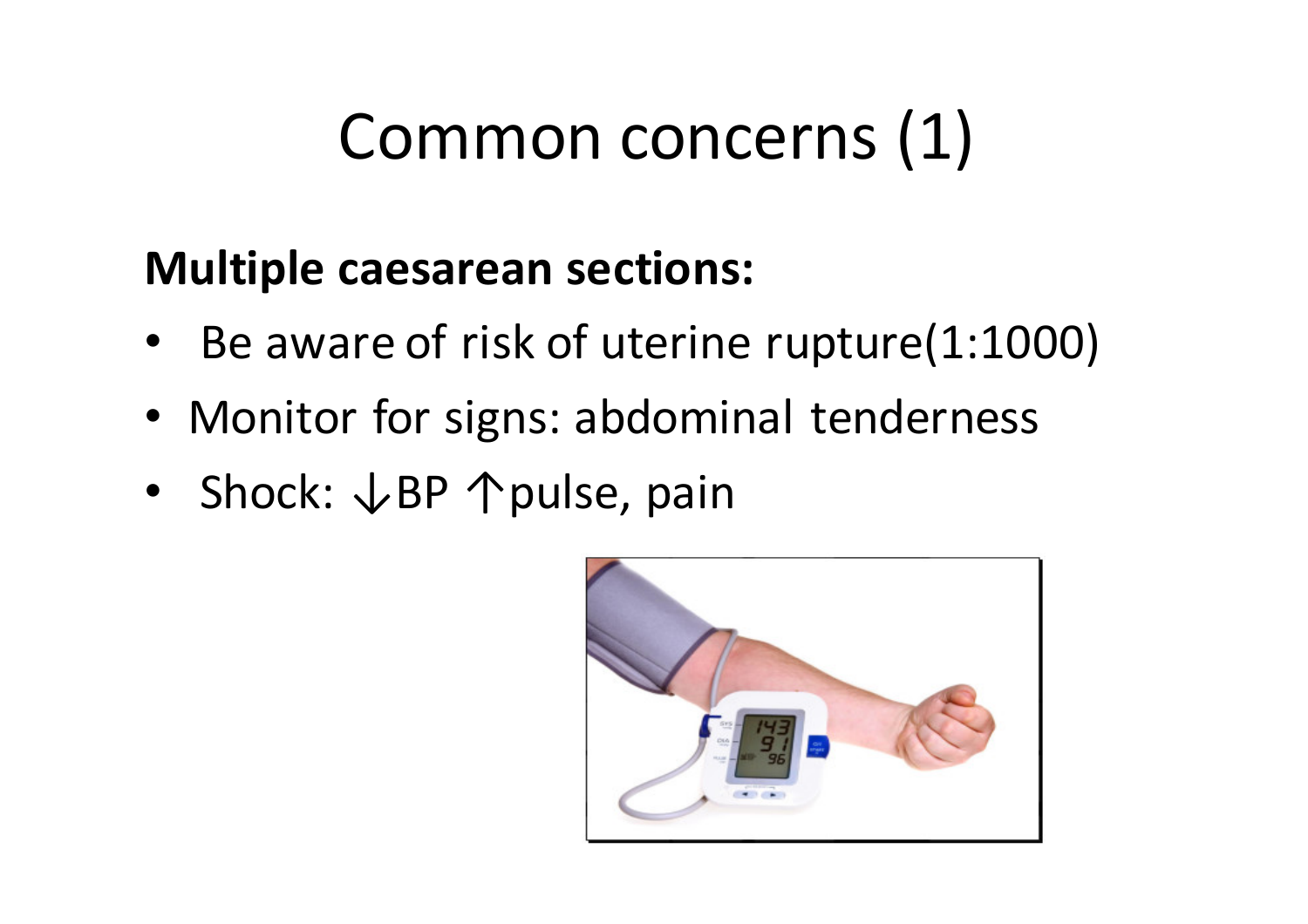### Common concerns (2)

#### **Twin Pregnancy:**

- Same management, but:
	- Bleeding may be heavier



- Maybe give oxytocic sooner following fetal delivery, if required
- $-$  If patient stable, wait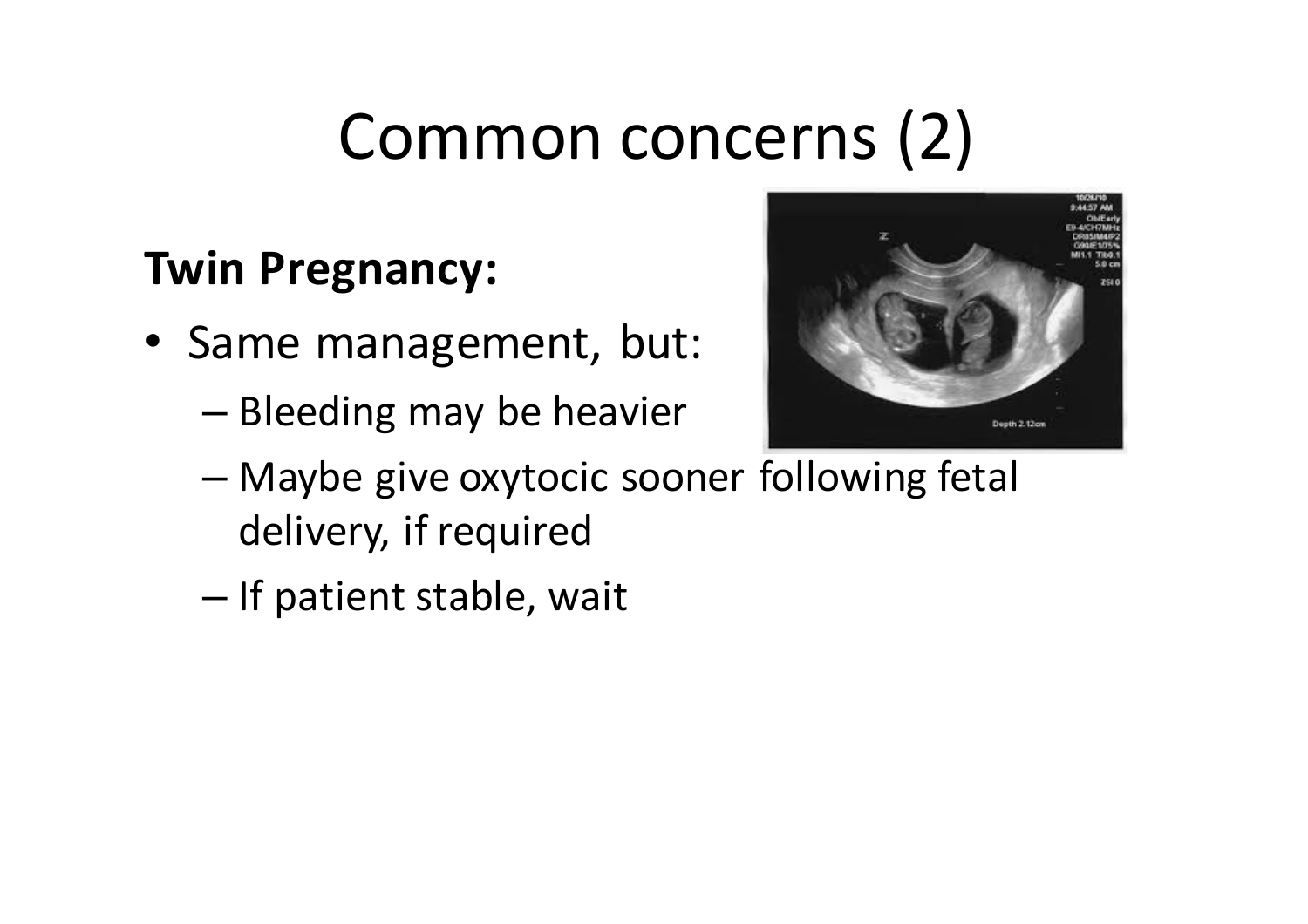#### Common concerns (3)

#### **Previous Post Partum Haemorrhage:** monitor blood loss

Low lying placenta: monitor blood loss

#### **Placenta accreta suspected on ultrasound:**

• Manage in labour ward with full medical and radiology support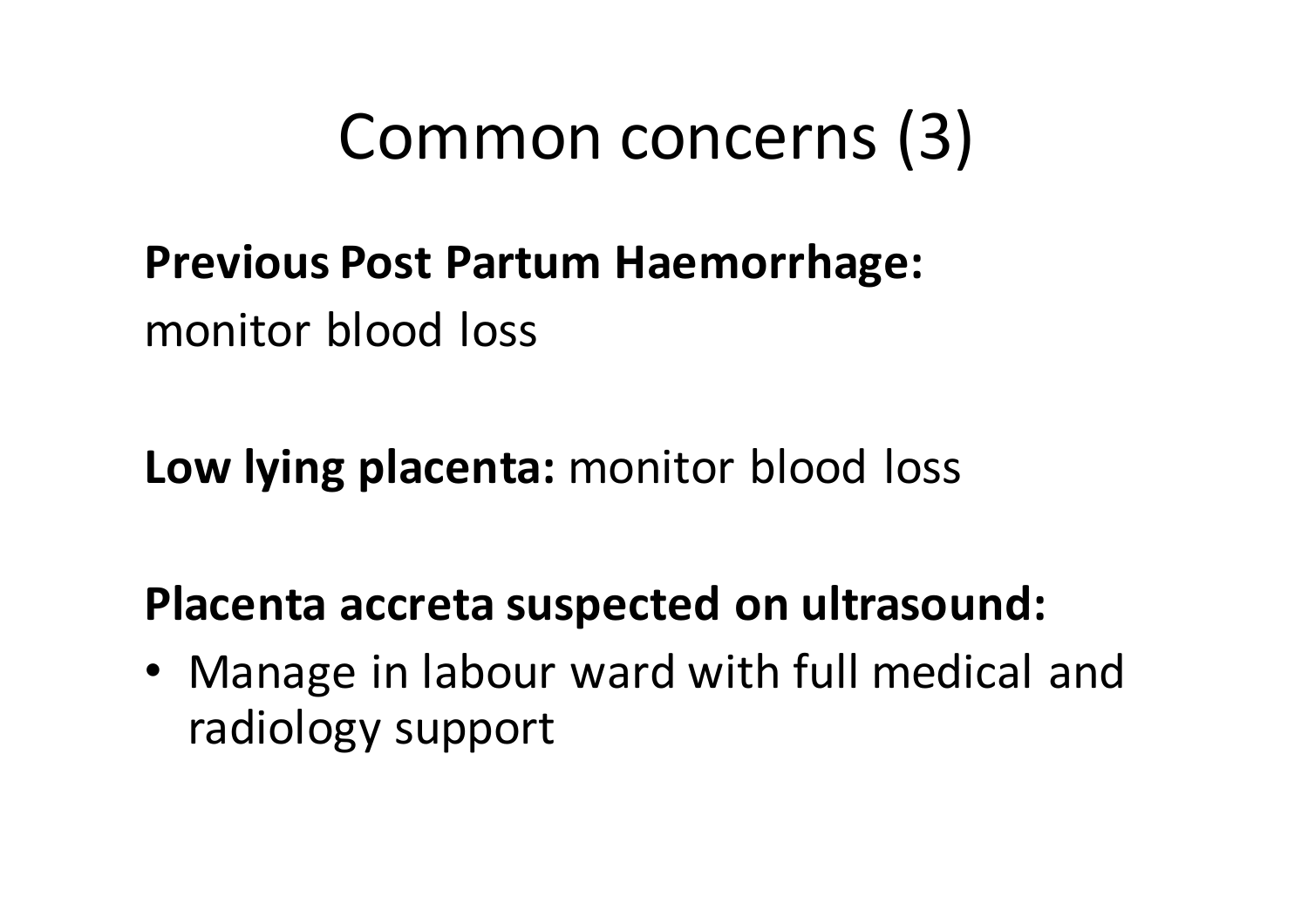# Helpful hints

- Empty bladder
- Sitting position: gravity helps
- Assistance where appropriate
- Minimal interference is important
- Medical intervention only when necessary